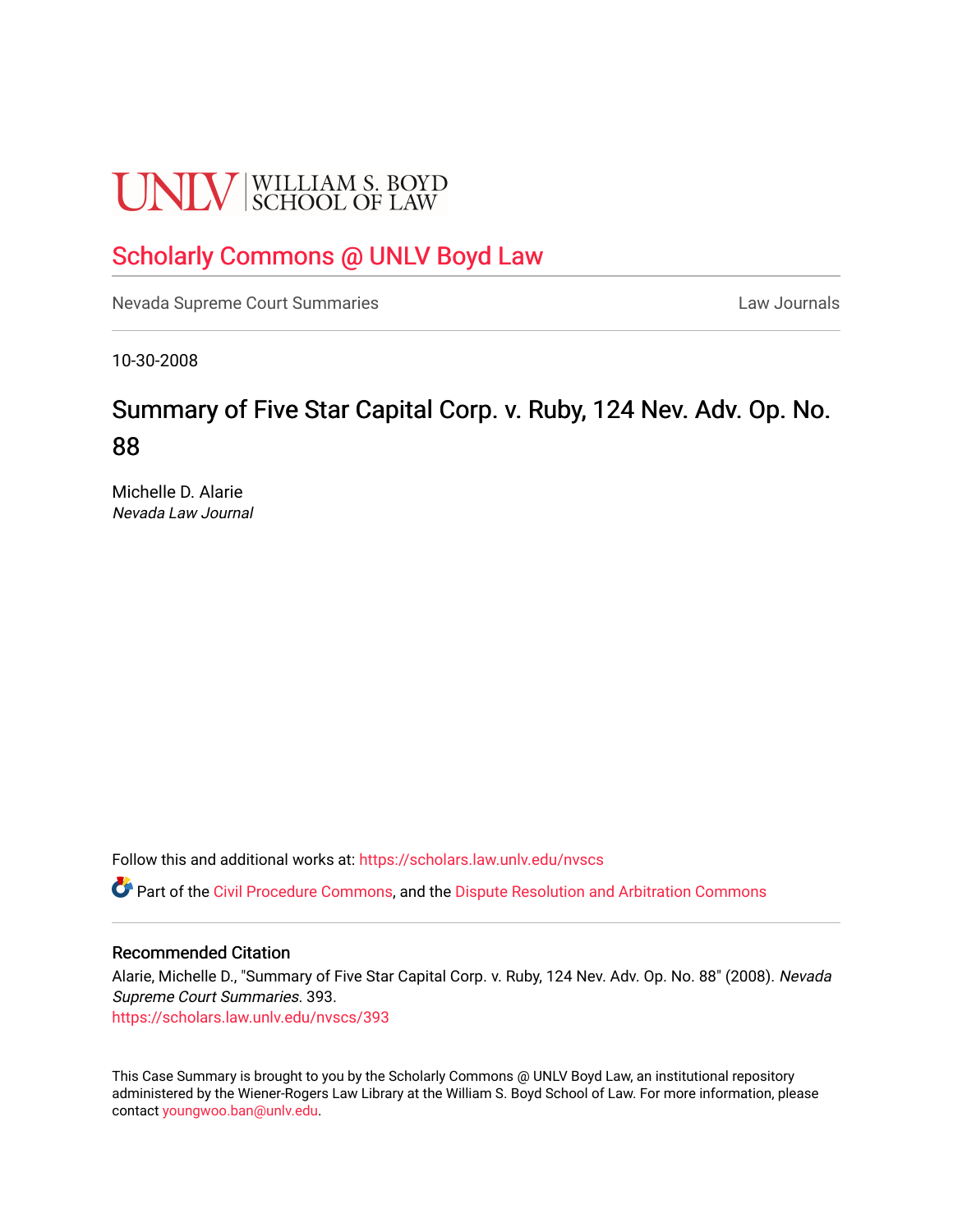*Five Star Capital Corp. v. Ruby***, 124 Nev. Adv. Op. No. 88 (Oct. 30, 2008)[1](#page-1-0)**

### **CIVIL PROCEDURE – CLAIM PRECLUSION**

#### **Summary**

 Appeal from a district court's grant of summary judgment against petitioner Five Star Capital Corp. for bringing a second lawsuit barred by res judicata.

#### **Disposition/Outcome**

 Affirmed the district court's grant of summary judgment holding claim preclusion prevents a party from bringing a second lawsuit concerning the same facts and circumstances which was previously dismissed with prejudice and that constituted a valid, final judgment.

#### **Factual and Procedural History**

 Five Star Capital Corp. ("Five Star") brought its first lawsuit against Michael W. Ruby ("Ruby"), individually and as Trustee of the Ruby Revocable Trust, for a dispute arising from a contract to purchase real property. Five Star's counsel failed to appear at the required pretrial calendar call and the district court dismissed the suit for this reason. Five Star's counsel filed a motion to reinstate the case because the court's minutes incorrectly stated the department for calendar call and this led to his failure to appear. The district court granted the motion and reinstated the case. A new calendar call meeting was scheduled.

 Five Star retained new counsel prior to the rescheduled calendar call. Five Star's new counsel failed to appear for the rescheduled calendar call because of confusion between the attorneys. At the request of Ruby, the district court dismissed the case<sup>[2](#page-1-1)</sup>.

 Five Star's counsel did not appeal the dismissal of the case, but instead, filed a new lawsuit on the same contract. The new case brought an additional claim that was not in the first suit. Ruby filed a motion for summary judgment based on res judicata. The district court granted the motion and this appeal to the Supreme Court followed.

#### **Discussion**

#### Adoption of the Doctrine of Claim Preclusion and the Doctrine of Issue Preclusion

 Due to considerable confusion regarding the doctrine of res judicata as it applies to the issues of claim preclusion and issue preclusion, the Court specifically adopts the separate terms "claim preclusion" and "issue preclusion" as the correct terminology. These two issues have different preclusive effects, different purposes, and separate and distinct tests, and therefore, are not interchangeable. The Court specifically notes that any prior opinions which are inconsistent with this separate treatment are incorrect.

 $\overline{a}$ 

<sup>&</sup>lt;sup>1</sup> By Michelle D. Alarie

<span id="page-1-1"></span><span id="page-1-0"></span><sup>&</sup>lt;sup>2</sup> Dismissal was pursuant to Eight Judicial District Court Rule (EDCR) 2.69(c) which allows the court to dismiss an action for a party's failure to attend a calendar call.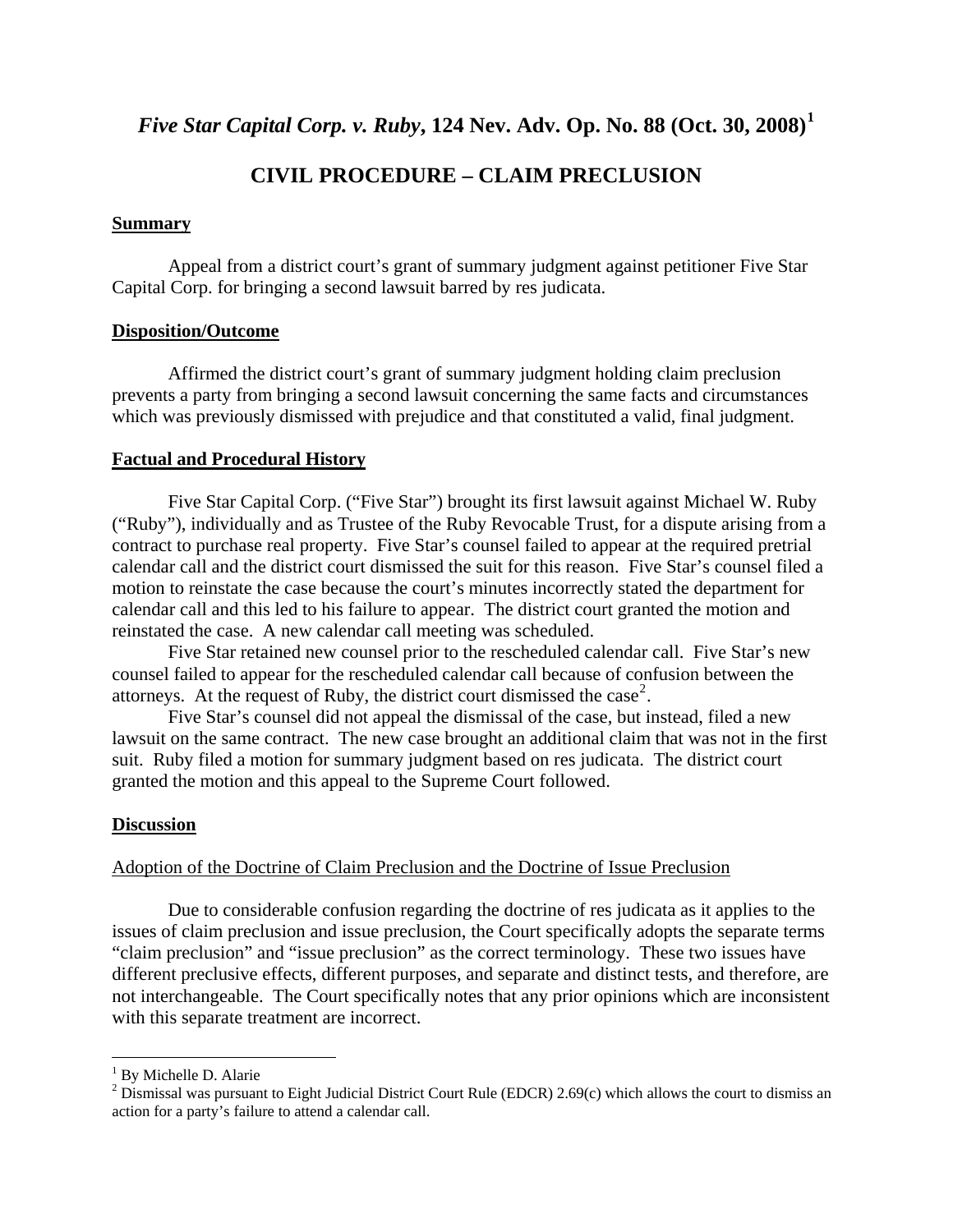#### Proper Test for Claim Preclusion and Issue Preclusion

 The Court adopts a three-part test to determine whether claim preclusion applies: (1) the parties or their privies are the same,  $(2)$  the final judgment is valid,<sup>[3](#page-2-0)</sup> and  $(3)$  the subsequent action is based on the same claims or any part of them that were or could have been brought in the first case. This test was first announced in *University of Nevada v. Tarkanian*. [4](#page-2-1)

 Claim preclusion may apply to all claims raised in an initial action, but also to all claims that could have been raised in the initial case, but were not. Claim preclusion is broadly defined in order to prevent subsequent litigation over the same facts and circumstances.

 The Court's test for issue preclusion adopts a three factor test that was outlined in *Tarkanian*, but includes an additional factor in order to clarify the distinction between claim and issue preclusion. The test is as follows: (1) the issue decided in the prior litigation must be identical to the issue presented in the current action; (2) the initial ruling must have been on the merits and have become final; (3) the party against whom the judgment is asserted must have been a party or in privity with a party to the prior litigation; and (4) the issue was actually and necessarily litigated.

 Issue preclusion requires the issue to be actually and necessarily litigated because the purpose of the doctrine is to prevent re-litigation of a specific issue already decided in a previous suit between the parties.<sup>[5](#page-2-2)</sup>

 The Court highlights a need for both doctrines because there are numerous cases where only issue or claim preclusion will apply. In *United States v. Stauffer Chemical Co.* the distinction between the two doctrines was emphasized when the government requested the court to decide the issue of whether private contractors of the Environmental Protection Agency were "authorized representatives" of the government when this issue had already been decided in a previous case between the two parties.<sup>[6](#page-2-3)</sup> Because the issue was identical, issue preclusion applied to prevent re-litigation of the issue, but because the two suits involved completely different facts and circumstances, claim preclusion had no place in the argument.<sup>[7](#page-2-4)</sup>

#### Claim Preclusion Applied to Five Star's Second Lawsuit:

 For claim preclusion to apply (1) the parties or their privies are the same, (2) the final judgment is valid, and (3) the subsequent action is based on the same claims or any part of them that were or could have been brought in the first case. The first factor was not at issue as the parties are the same in the two actions.

 As to the second factor, Five Star argued the first suit was not decided on its merits and there was no evidence in the court order that the dismissal was with prejudice, therefore the

 $\overline{a}$ 

<span id="page-2-0"></span> $3$  Final judgment does not have to be on the merits of the case, but a final judgment is not valid for purposes of claim preclusion if the action was dismissed without prejudice for a reason that is not meant to have a preclusive effect (i.e., jurisdiction, venue, failure to join a party).

<span id="page-2-1"></span><sup>4</sup> University of Nevada v. Tarkanian, 110 Nev. 581, 598 (1994).

<span id="page-2-2"></span> $<sup>5</sup>$  LaForge v. State, University System, 116 Nev. 415, 420 (2000) (issue preclusion applies even if the issue is</sup> brought up in a different cause of action and different circumstances).

<span id="page-2-3"></span> $<sup>6</sup>$  United States v. Stauffer Chemical Co., 464 U.S. 165 (1984)</sup>

<span id="page-2-4"></span> $^{7}$ *Id.* at 165-169.